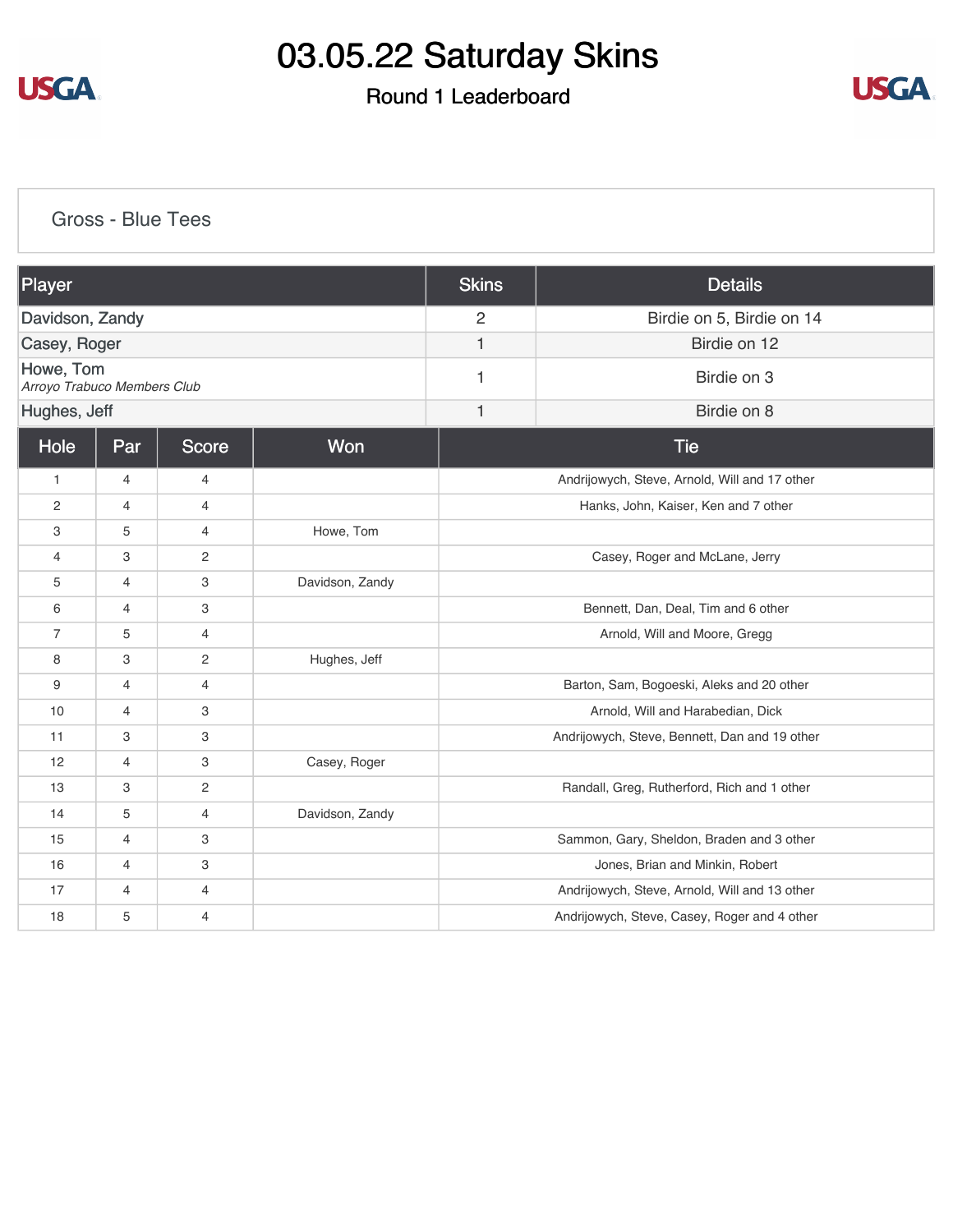

### Round 1 Leaderboard



[Net - Blue Tees](https://cdn2.golfgenius.com/v2tournaments/8269129768817942879?called_from=&round_index=1)

| Player                                   |                |                |                 |                                           | <b>Skins</b> | <b>Details</b>                             |
|------------------------------------------|----------------|----------------|-----------------|-------------------------------------------|--------------|--------------------------------------------|
| Howe, Tom<br>Arroyo Trabuco Members Club |                |                |                 |                                           | 1            | Eagle on 3                                 |
| Davidson, Zandy                          |                |                |                 |                                           | 1            | Eagle on 5                                 |
|                                          | McLane, Jerry  |                |                 |                                           |              | Eagle on 4                                 |
| Hole<br>Won<br>Par<br><b>Score</b>       |                |                |                 |                                           |              | <b>Tie</b>                                 |
| $\mathbf{1}$                             | 4              | 3              |                 |                                           |              | Bogoeski, Aleks, Deal, Tim and 2 other     |
| $\overline{2}$                           | $\overline{4}$ | 3              |                 | Kaiser, Ken, Mahoney, Michael and 6 other |              |                                            |
| 3                                        | 5              | 3              | Howe, Tom       |                                           |              |                                            |
| $\overline{4}$                           | 3              | $\mathbf{1}$   | McLane, Jerry   |                                           |              |                                            |
| 5                                        | 4              | 2              | Davidson, Zandy |                                           |              |                                            |
| 6                                        | $\overline{4}$ | 2              |                 |                                           |              | Deal, Tim and Stevens, Edward              |
| $\overline{7}$                           | 5              | $\overline{4}$ |                 |                                           |              | Arnold, Will, Davidson, Dylan and 1 other  |
| 8                                        | 3              | 2              |                 |                                           |              | Bennett, Dan, Hughes, Jeff and 3 other     |
| 9                                        | 4              | 3              |                 |                                           |              | Barton, Sam, Bogoeski, Aleks and 11 other  |
| 10                                       | 4              | 3              |                 |                                           |              | Arnold, Will, Harabedian, Dick and 1 other |
| 11                                       | 3              | 2              |                 |                                           |              | King, Rusty, Pena, Xavier and 2 other      |
| 12                                       | $\overline{4}$ | 3              |                 |                                           |              | Casey, Roger, Davidson, Tom and 3 other    |
| 13                                       | 3              | $\mathbf{1}$   |                 |                                           |              | Randall, Greg and Rutherford, Rich         |
| 14                                       | 5              | 4              |                 |                                           |              | Davidson, Zandy and McLane, Jerry          |
| 15                                       | 4              | 2              |                 |                                           |              | Stevens, Edward and Tucker, John           |
| 16                                       | 4              | 3              |                 |                                           |              | Corbin, Ron, Jones, Brian and 1 other      |
| 17                                       | 4              | 3              |                 |                                           |              | Arnold, Will, Barton, Sam and 10 other     |
| 18                                       | 5              | 3              |                 |                                           |              | Hughes, Jeff and McLane, Jerry             |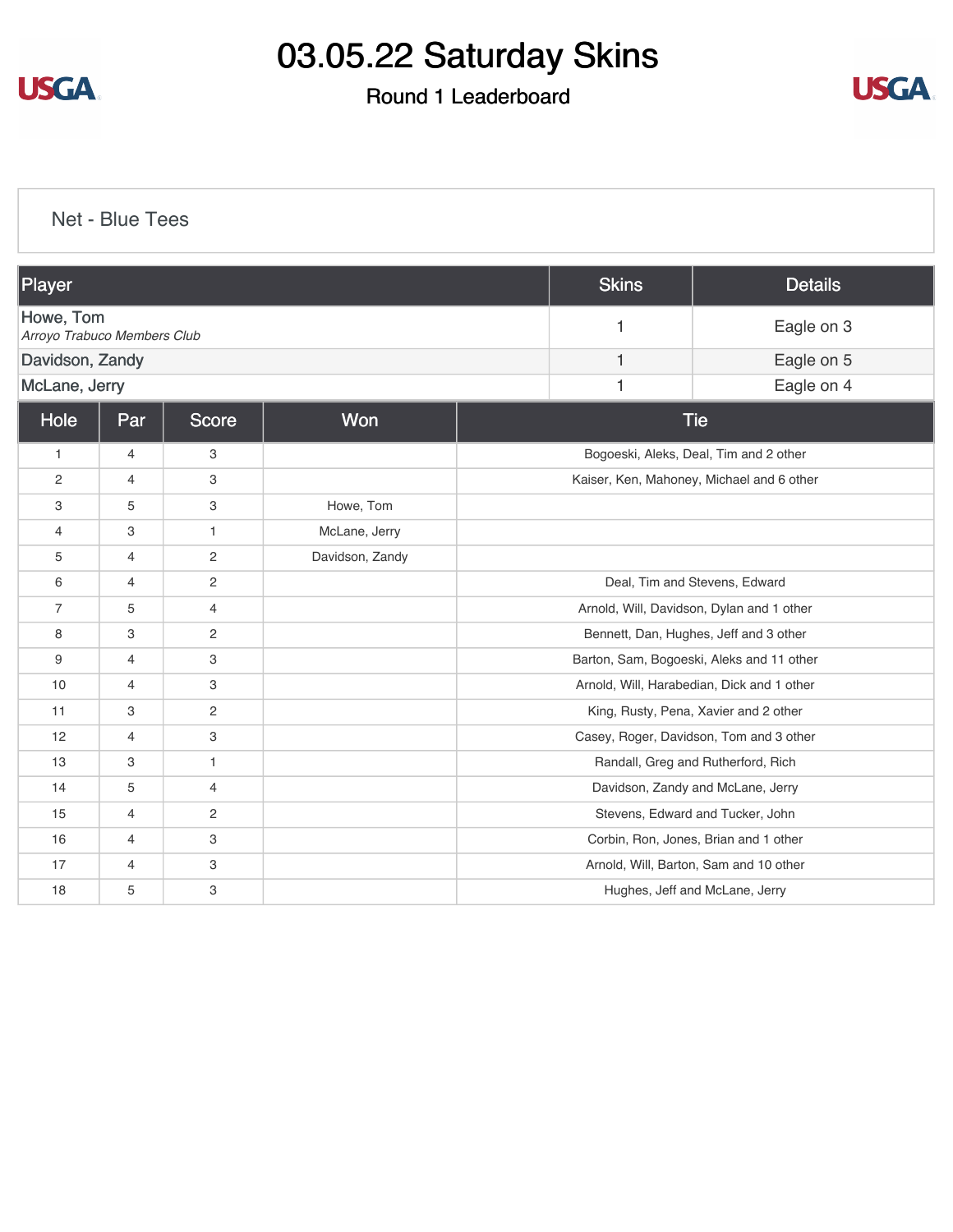

### Round 1 Leaderboard



#### [Gross - White/Red Tees](https://cdn2.golfgenius.com/v2tournaments/8269130444839084384?called_from=&round_index=1)

| Player                                        |                |                |                |                                            | <b>Skins</b>                             | <b>Details</b>                           |
|-----------------------------------------------|----------------|----------------|----------------|--------------------------------------------|------------------------------------------|------------------------------------------|
| King, Debbie<br>Arroyo Trabuco Members Club   |                |                |                |                                            | 1                                        | Par on 5                                 |
| Bayang, Vivian<br>Arroyo Trabuco Members Club |                |                |                |                                            | 1                                        | Birdie on 6                              |
| Logsdon, Tom<br>Oak Creek Golf Club           |                |                |                |                                            | 1                                        | Birdie on 14                             |
| Borden, John<br>Arroyo Trabuco Members Club   |                |                |                |                                            | $\mathbf{1}$                             | Par on 1                                 |
| Hole                                          | Par            | <b>Score</b>   | Won            |                                            |                                          | <b>Tie</b>                               |
| $\mathbf{1}$                                  | $\overline{4}$ | 4              | Borden, John   |                                            |                                          |                                          |
| $\overline{2}$                                | $\overline{4}$ | 4              |                | King, Debbie, Logsdon, Tom and 2 other     |                                          |                                          |
| 3                                             | 5              | 5              |                | Neal, Donald and Ung, Ron                  |                                          |                                          |
| $\overline{4}$                                | 3              | 3              |                | Bayang, Vivian, Hurst, James and 1 other   |                                          |                                          |
| 5                                             | $\overline{4}$ | 4              | King, Debbie   |                                            |                                          |                                          |
| 6                                             | $\overline{4}$ | 3              | Bayang, Vivian |                                            |                                          |                                          |
| $\overline{7}$                                | 5              | 5              |                |                                            |                                          | Hurst, James, Moaven, Fred and 1 other   |
| 8                                             | 3              | 3              |                | Bayang, Vivian and Hurst, James            |                                          |                                          |
| 9                                             | $\overline{4}$ | 4              |                | Bayang, Vivian, Marycz, Robert and 1 other |                                          |                                          |
| 10                                            | $\overline{4}$ | 4              |                |                                            | Hurst, James, Marycz, Robert and 1 other |                                          |
| 11                                            | 3              | 3              |                |                                            | Hurst, James, Logsdon, Tom and 1 other   |                                          |
| 12                                            | $\overline{4}$ | 5              |                | Hurst, James, Marycz, Robert and 3 other   |                                          |                                          |
| 13                                            | 3              | 3              |                | Hurst, James, Neal, Donald and 1 other     |                                          |                                          |
| 14                                            | 5              | $\overline{4}$ | Logsdon, Tom   |                                            |                                          |                                          |
| 15                                            | $\overline{4}$ | 5              |                |                                            |                                          | Hurst, James, King, Debbie and 4 other   |
| 16                                            | $\overline{4}$ | 4              |                |                                            |                                          | Bayang, Vivian, King, Debbie and 1 other |
| 17                                            | $\overline{4}$ | 5              |                |                                            |                                          | Hurst, James, King, Debbie and 3 other   |
| 18                                            | 5              | 5              |                |                                            |                                          | Hurst, James and Tringale, Raymond       |